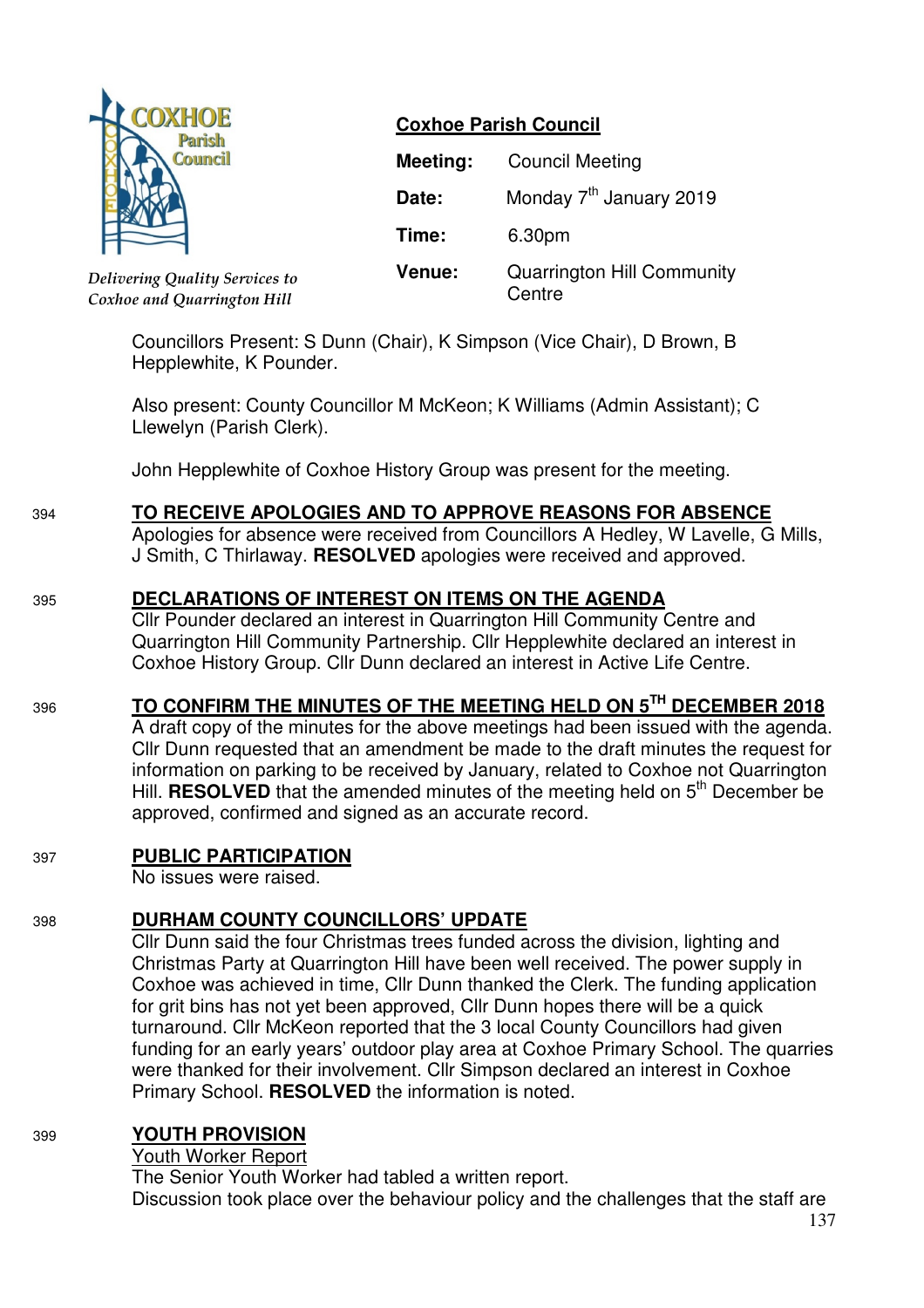presented with. **RESOLVED (A)** the Cllrs asked the Clerk to request the youth staff to look again at the strikes and bans policy as it looks potentially over the top.

**RESOLVED (B)** the report is noted.

#### Activities for children birth to school age

K Williams had submitted a written report. **RESOLVED (C)** Cllrs asked K Williams to arrange for some information to be featured on the Parish website for the Jitterbugs group.

**RESOLVED (D)** the report is received and noted.

### 400 **LAND/OPEN SPACES**

#### Land adjacent Andemali, Quarrington Hill

Cllr Pounder had declared an interest in Quarrington Hill Community Centre and said the Community Centre had an interest in acquiring some land next to the centre. The Clerk had circulated with the agenda a report which shows an area which the County Council has been asked to sell for use as garden land.

**RESOLVED (A)** the Parish Council has no objections to the sale of the land stated. **RESOLVED (B)** the Parish Council supports Quarrington Hill Community Centre in its wish to be donated the grassed area which adjoins the Community Centre, so it can be used for community benefit.

### 401 **PARKING**

#### Coxhoe report

 A report had been received from DCC; Cllr Dunn advised that consultation has not yet taken place on the front street parking scheme as further amendments including loading bays and restrictions of three hours instead of two, as raised at in discussion with traders and the public had been put forward. Cornforth Lane issues were discussed. Cllr McKeon is still discussing school buses with DCC Officers.

Cllr Dunn had developed a draft questionnaire; **RESOLVED (A)** Cllrs Simpson and Brown to deliver surveys and K Williams to put it on Survey Monkey. Cllr Dunn said there is a meeting at Coxhoe Primary School on 9<sup>th</sup> January and that Parish Councillors were welcome and the Police and DCC have been asked to attend.

Cllr Dunn is still discussing with DCC enforcement of Coxhoe Village Hall car park; enforcement would require a Traffic Regulation Order. Cllr Simpson thanked Cllrs Dunn and McKeon.

#### Quarrington Hill parking update

 Cllr Dunn apologised as he and the Clerk have been advised that Quarrington Hill is not currently part of DCC's planned programme but that the requested parking study will happen.

**RESOLVED (B)** the information about parking is received and noted.

### 402 **FINANCIAL MATTERS**

### Finance Report, Bank Reconciliation and Payment Schedule

The Clerk had circulated the Finance Report which included the bank reconciliation up to 19<sup>th</sup> December; employer costs for December 2018; pension increases from April 2019, and Section 137 spending limits for 2019/20.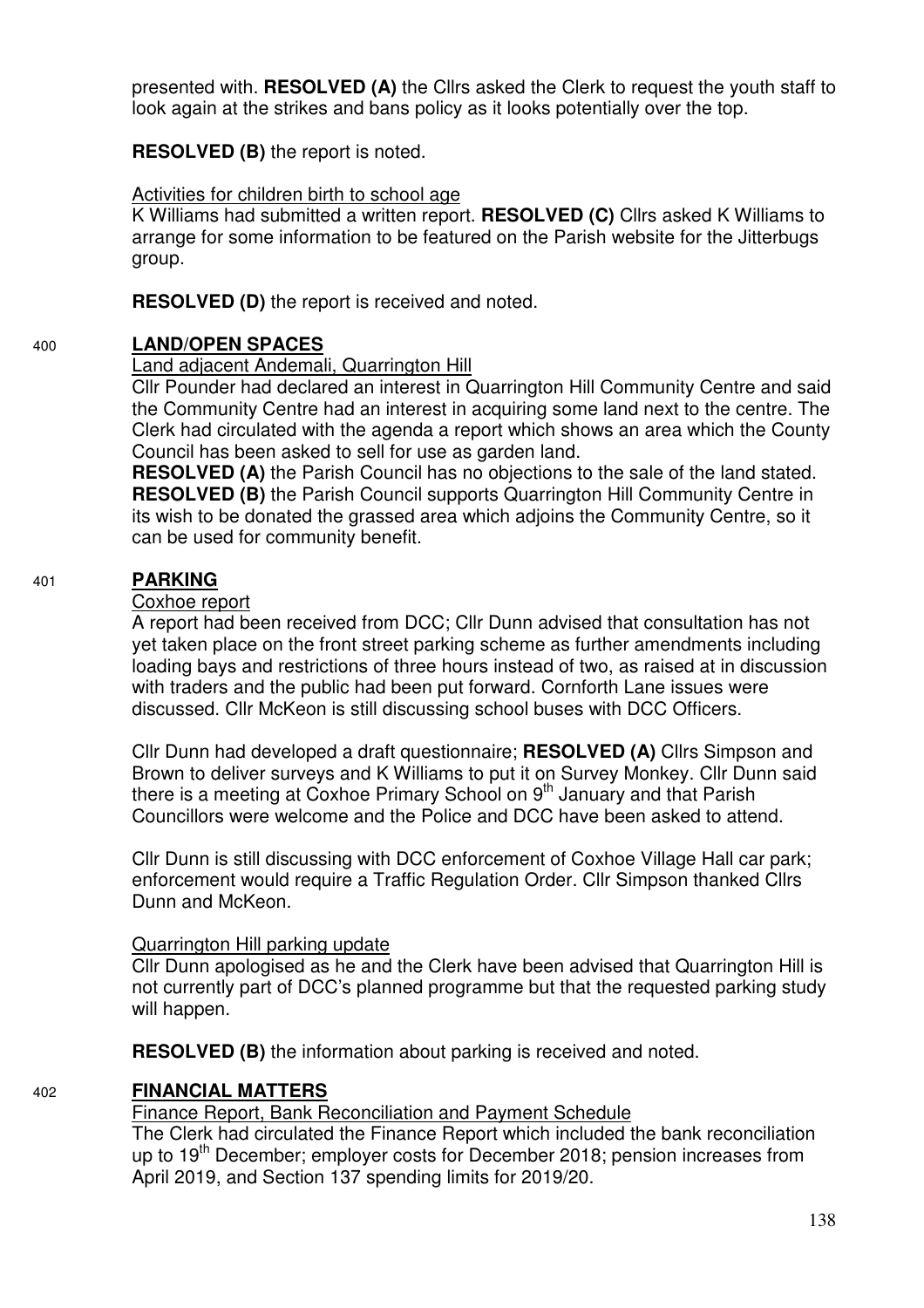The following payments were submitted for approval.

| N <sub>0</sub>          | Payee                     | <b>Description</b>                            | <b>Amount</b> |
|-------------------------|---------------------------|-----------------------------------------------|---------------|
| $\mathbf{1}$            | <b>Staff</b>              | <b>Salaries</b>                               | £3,523.29     |
| $\overline{2}$          | <b>NEST</b>               | Employer & Employees' Pension Contributions   | £115.39       |
| $\overline{\mathbf{3}}$ | <b>HMRC</b>               | <b>Employer's Liabilities</b>                 | £490.94       |
| $\overline{\mathbf{4}}$ | Vodafone                  | 3 x mobile phones                             | £71.64        |
| 5                       | <b>BT</b>                 | Landline & internet                           | £37.61        |
| 6                       | Mastercopy                | <b>Remote Billing</b>                         | £109.25       |
| 9                       | Viking                    | <b>Copier Paper and Stamps</b>                | £74.80        |
| 10                      | <b>ITC</b>                | <b>Subscription for Laptop Security</b>       | £6.00         |
| 11                      | <b>Thinford Nurseries</b> | Planter refills                               | £534.00       |
| 12                      | Cllr Dunn                 | Map Images for interpretation boards (Tommies | £30.00        |
|                         |                           | Grant)                                        |               |
| 13                      | Co Durham & Cleveland     | Parish Clerk Training 13.11.18                | £27.00        |
|                         | <b>County Training</b>    |                                               |               |
|                         | Partnership               |                                               |               |
| 14                      | Miner's Hall, Redhills    | 2 Miners Seat Inscriptions                    | £200.00       |
| 15                      | Coxhoe Village Hall       | Room Hire Youth Club Talent Show              | £60.00        |
| 16                      | Employee 7                | Microsoft Subscription                        | £79.99        |
| 17                      | Altogether Greener        | <b>Grounds Maintenance Contract</b>           | £887.70       |
| 18                      | Coxhoe Village Hall       | <b>Office Hire Charges</b>                    | £1,000.00     |
|                         | Association               |                                               |               |
| 19                      | <b>Coronation Press</b>   | December Chronicle                            | £386          |

December Payments Due:

Payments already made and brought to Council for noting:

| N <sub>0</sub> | Payee                           | <b>Description</b>                      | <b>Amount</b> |
|----------------|---------------------------------|-----------------------------------------|---------------|
|                | <b>LITE</b>                     | Christmas Lights                        | £572.40       |
| 2              | <b>G</b> Smith Electrical Servs | Village Green Power Supply              | £4326.00      |
| 3              | <b>G</b> Smith Electrical Servs | <b>Installation of Christmas Lights</b> | £1140.00      |
| $\overline{4}$ | <b>RBL Poppy Appeal</b>         | Wreathes and crosses                    | £761.00       |
| 5              | Mr JA Johnson, Beacon           | Christmas tree and base                 | £615.00       |
|                | Hill Farm                       |                                         |               |
| 6              | Quarrington Hill                | Hedge trim and Lights (NB Grant)        | £200          |
|                | <b>Community Centre</b>         |                                         |               |

Please note prices are gross, where VAT applies.

Cllr Dunn advised the payments included £300 grant contribution from Cllrs Dunn and McKeon for Remembrance crosses and the cost of the Christmas tree installation, lights and base.

 **RESOLVED (A)** the payments are approved. **RESOLVED (B)** the Finance report is received and noted.

#### Budget

The Clerk had circulated the budget which had been developed by the Finance Committee. **RESOLVED (C)** the budget is noted.

### 403 **TO AGREE COUNCIL BUDGET 2019-20**

 The budget had been circulated with the agenda and included projected expenditure for 2019/20 as agreed to present to Council by the Finance Committee. **RESOLVED**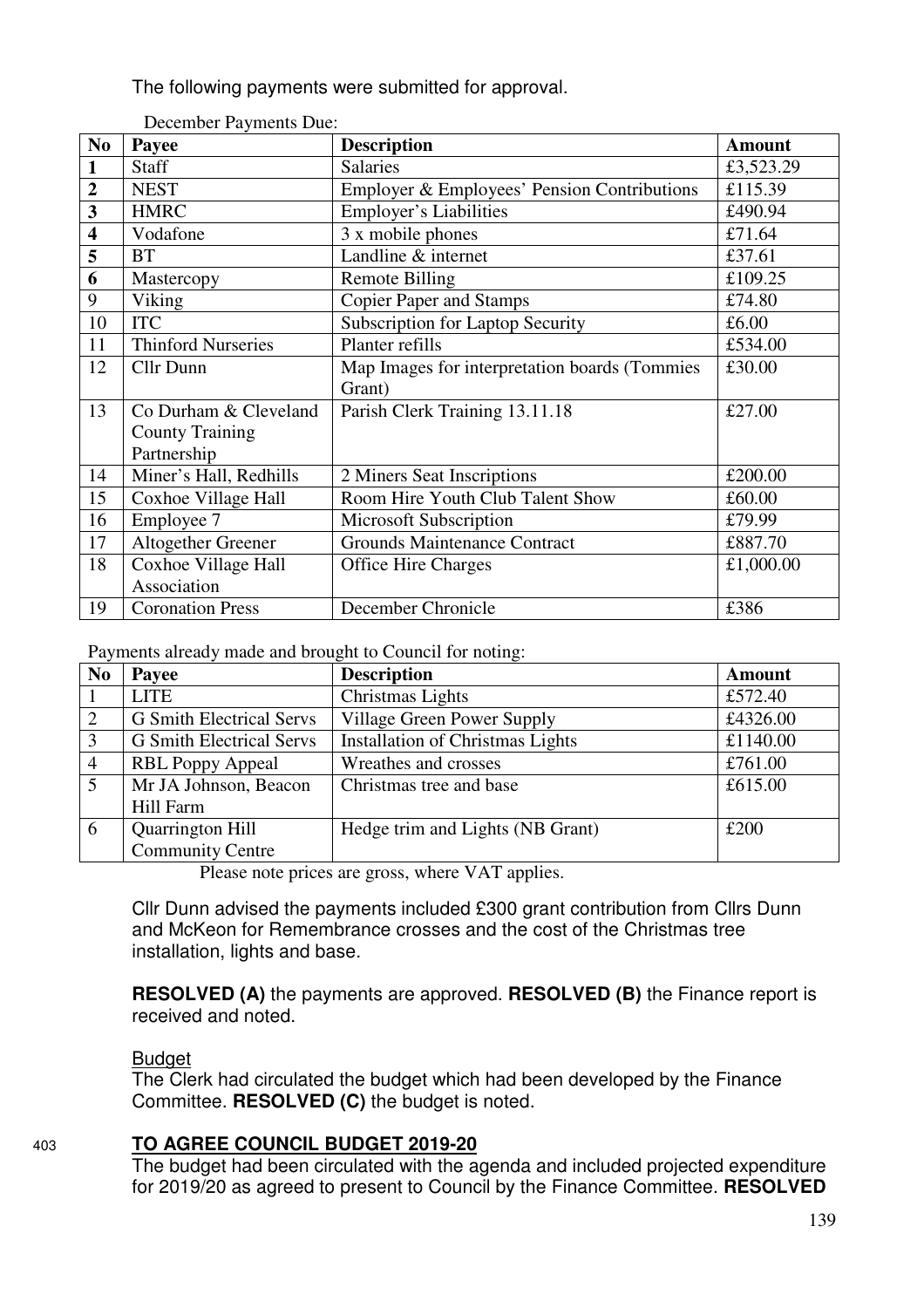that the budget is noted.

#### 404 **TO DETERMINE THE PARISH PRECEPT FOR 2019-20**

 The Clerk had distributed a report with the agenda. The report and enclosed budget sheet included projected reserves. The Clerk had noted there is no Local Council Tax Reduction Scheme for 2019/20 for the Parish and that the government has not yet imposed a cap on local councils increasing their precept but that this threat remains.

The Clerk had requested that Cllrs consider a reserves policy; **RESOLVED (A)** the Council has set its reserves policy at above 25% of expenditure. The Finance Committee had decided put £3,000 in the budget for potential election expenses.

The Clerk had presented several figures to show potential precept increases and the effect on Band D council tax. Cllr Dunn explained increases in the staffing budget are to meet the requirements of the Council. The Youth Service is expected to bring in income for activities through subs and grant funding. **RESOLVED (B)** the Council supports the youth staff meeting each month and if there is extra cost to that in the budget it may need to come from reserves.

**RESOLVED (C)** unanimously to agree the budget proposed and set the precept for 2019/20 at £123,336 which equates to a 14.3% increase to Band D Council Tax.

#### 405 **GROUNDS MAINTENANCE CONTRACT**

 The Clerk had distributed a list of areas in December and with the agenda. Cllrs approved the schedule of areas with the addition of land next to the Tarka Centre and land in front of Quarrington Hill allotments.

**RESOLVED (A)** the schedule is approved and the Clerk to continue with the tender process as already agreed.

 **RESOLVED (B)** the Council waives Standing Orders and the tender will not be advertised in a newspaper.

#### 406 **COUNCILLORS' REPORTS OF THEIR ATTENDANCE AT MEETINGS/EVENTS ON BEHALF OF THE PARISH COUNCIL**

 Cllr Dunn tabled a report about meetings and developments on the cricket field. The lease transfer is in progress. All Stars are happy to support development in Coxhoe. **RESOLVED (A)** Council to explore publicity to get people involved. **RESOLVED (B)** explore other alternatives for roof construction and funding and if not available members would be minded to authorise an additional spend outside the 2019/20 budget of approximately £790.

### 407 **CLERK'S REPORT**

The Clerk had distributed a report for consideration.

Cllr Simpson, Clerk and Admin Asst had agreed dates for publication and requesting content. **RESOLVED (A)** there can be up to three full pages of adverts in each issue.

**RESOLVED (B)** the Clerk to set up doodle poll and set a date for Councillor training.

**RESOLVED (C)** the Clerk to then invite other parishes (Kelloe, Cassop-cum-Quarrington, Croxdale and Hett and West Cornforth).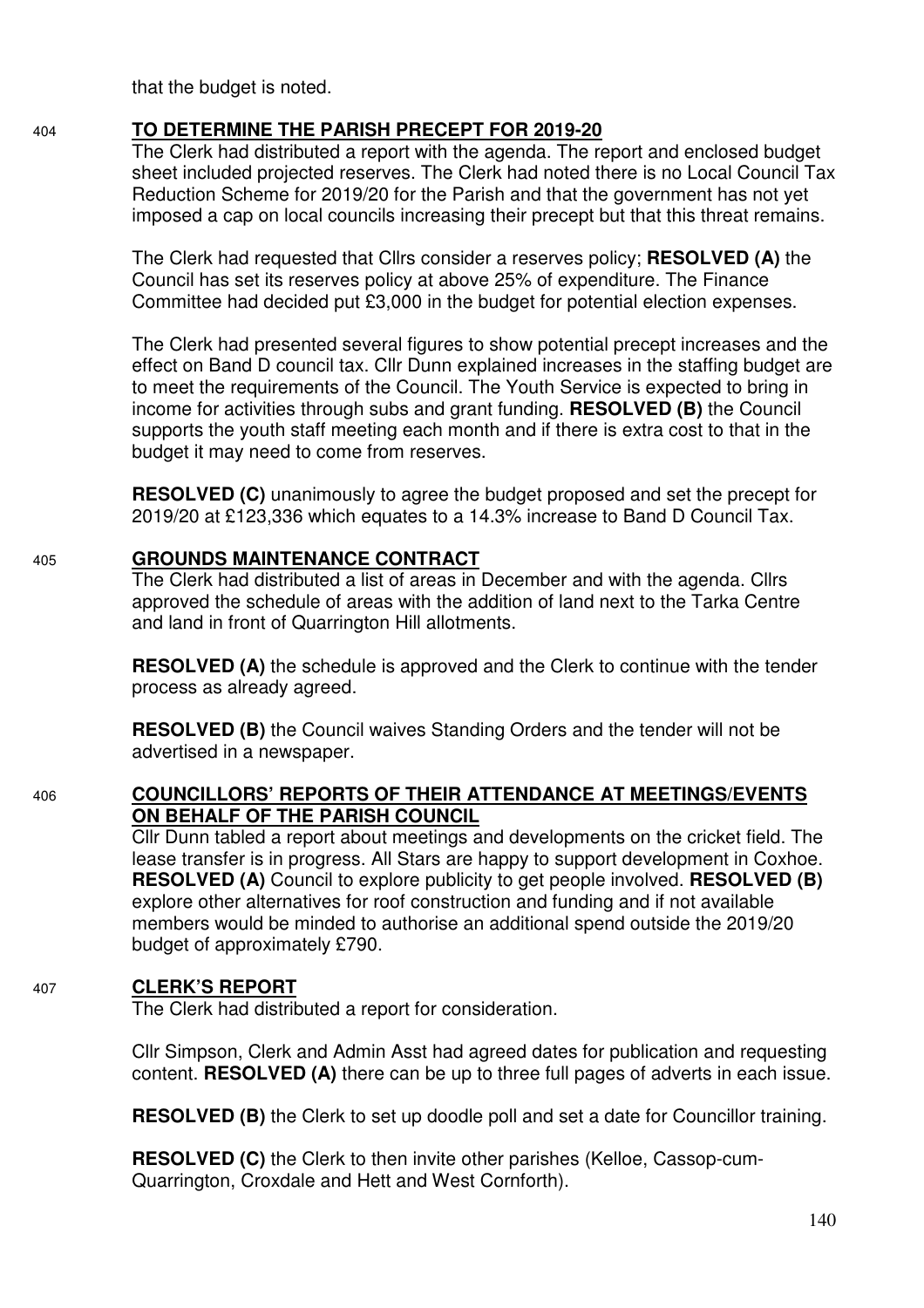The Clerk reported details of an insurance claim currently ongoing for the Village Hall roof and lighting, due to an attempted break-in. **RESOLVED (D)** the information is noted. Cllrs raised CCTV at the Village Hall and asked the Clerk/Admin Asst to look into it.

Cllr Dunn queried approved contractors and it was **RESOLVED (E)** the Clerk to ask contractors and those supplying quotes if the Council can retain their details to seek quotes for future works.

It was **RESOLVED (F)** that the Clerk's Report is received and noted.

#### 408 **COMMITTEES' MINUTES & MEMBERSHIP**

Finance Committee Minutes

The draft minutes of the meeting held on  $10<sup>th</sup>$  December 2018 had been circulated with the agenda. **RESOLVED (A)** the minutes are received and noted. Youth Strategy Group Minutes

The minutes of the meeting held on 13<sup>th</sup> December had been circulated with the

agenda. **RESOLVED (B)** the Clerk to chase up minute refs Y19 B & E as information not received. **RESOLVED (C)** the minutes are received and noted.

Committee Membership

The Clerk had circulated the updated committee membership including confirmation that Cllr Brown is a member of the HR and the Appeals Committees. **RESOLVED (D)**  the information is received and noted.

It was **RESOLVED (E)** to bring forward item 21.

#### Calendar of Events

**RESOLVED (F)** Vice Chair and Officers to ask for potential dates of events e.g. summer fetes and the Council to advertise.

#### Events Working Group Meeting

**RESOLVED (G)** this working group will become a Committee with some delegated powers. **RESOLVED (H)** the Clerk to arrange a date prior to 25<sup>th</sup> February 2019 and invite community groups e.g. Churches. **RESOLVED (I)** the Clerk to put forward a Terms of Reference for the Events Committee to the next full Council meeting.

#### 409 **INSURANCE REVIEW**

The Clerk had circulated a report with the agenda. **RESOLVED (A)** the report is received and approved and the Clerk is to continue the insurance review. **RESOLVED (B)** the Clerk to purchase cyber-crime/hacking insurance when available. **RESOLVED (C)** the Clerk and Cllr Brown to discuss internet security.

### 410 **DATE FOR COXHOE VILLAGE HALL PUBLIC MEETING**

The Village Hall Association has set a date for a meeting on Wednesday. Discussion took place over the nature of the Parish Council's relationship with the Village Hall Committee. **RESOLVED (A)** the information is noted.

At 8.30pm the Chair requested members' agreement, as per Standing Order 3(v), to extend the meeting beyond the standard 2-hour period.

**RESOLVED (B)** that Standing Order 3(v) be invoked and the meeting continue

#### 411 **PARISH PLAN 3**

The Clerk advised that unfortunately there is no update. **RESOLVED** the information is noted.

141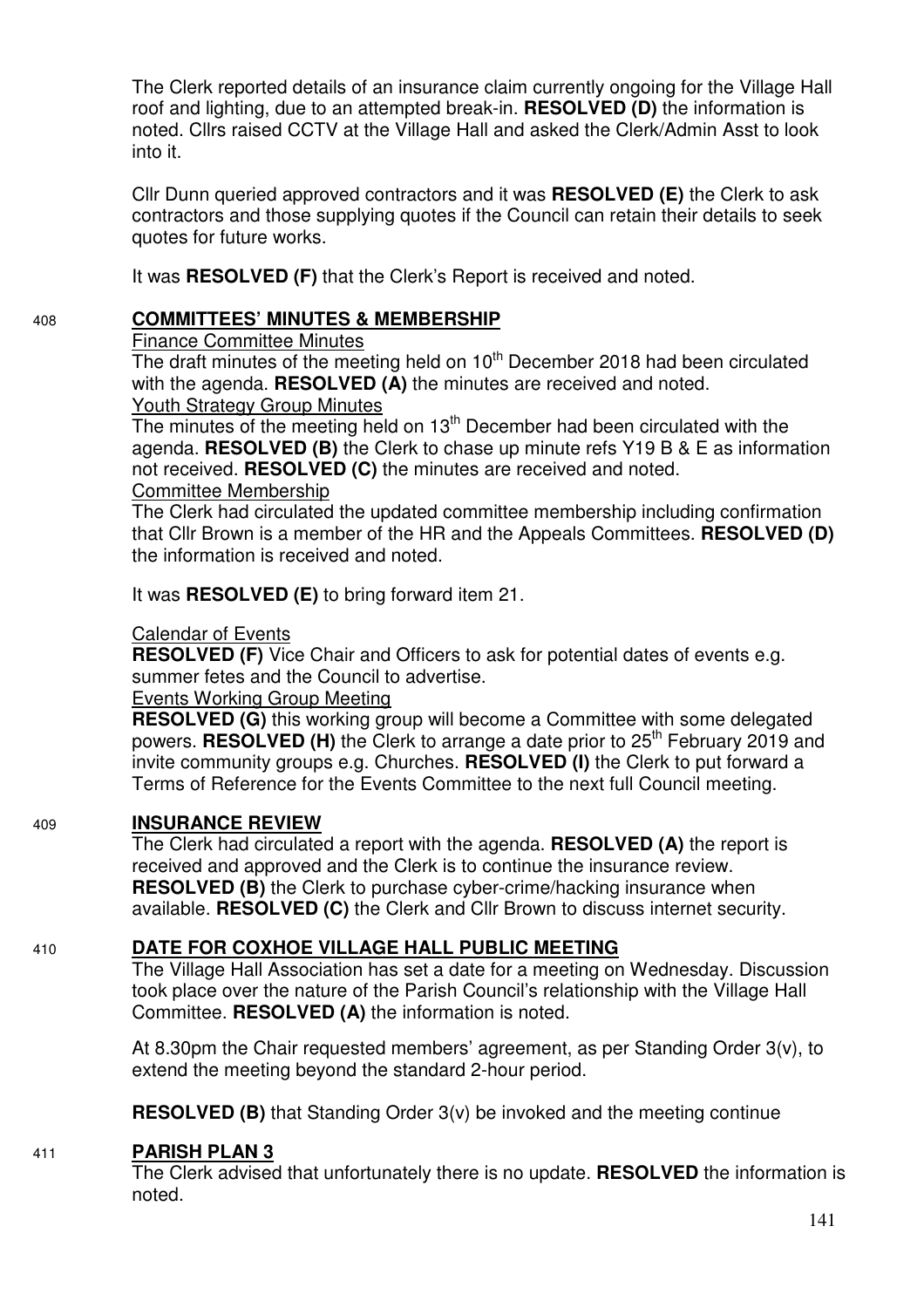### 412 **REQUEST FOR FINANCIAL ASSISTANCE**

A request had been received and circulated from Quarrington Hill Runners. The Clerk said there is no statement of accounts as this is a newly constituted group. Other information had been provided. Members **RESOLVED** to provide the £300 funding to the group when the Clerk has evidence of their bank account.

### 413 **PLANNING & CORRESPONDENCE REPORT**

#### **Planning Requests**

None.

#### **Approved Decisions**

| <b>Number &amp; Applicant</b>       | Location                                         | Proposal                                             |
|-------------------------------------|--------------------------------------------------|------------------------------------------------------|
| DM/18/02795/FPA Mr Oscar<br>Stanton | 68 & 70 Welfare Terrace<br>Coxhoe Durham DH6 4DS | Conversion of 1 no. dwelling<br>into 2 no. dwellings |
| DM/18/03311/FPA Mr Stephen<br>Cook  | 45 Petterson Dale Coxhoe<br>Durham DH6 4EZ       | Single storey rear extension                         |

#### **Withdrawn Applications**

None.

**RESOLVED (A)** the planning information is noted with no comments made.

#### **Correspondence Received**

| <b>Received From</b><br>Summary |                       |                                          |
|---------------------------------|-----------------------|------------------------------------------|
|                                 | 1 Web Admin Volunteer | November Website and Social Media Report |
|                                 | 2 Spennymoor TC       | Christmas Card                           |

Members **RESOLVED (B)** the correspondence is received and noted.

#### **Bulletins received**

|    | <b>Received From</b> | <b>Summary</b>                                      |
|----|----------------------|-----------------------------------------------------|
| 11 | <b>CDALC</b>         | Durham Year of Culture                              |
| 12 | <b>CDALC</b>         | <b>Charter Revision</b>                             |
| 13 | <b>CDALC</b>         | Chief Exec Bulletin including Parish Council Survey |
| 14 | <b>NALC</b>          | <b>NALC Newsletter</b>                              |
| 15 | <b>NALC</b>          | Chief Executive's Bulletin                          |
| 6  | <b>CDALC</b>         | <b>Funding Opportunity</b>                          |
| 17 | <b>CDALC</b>         | <b>Funding Opportunity</b>                          |

**RESOLVED (C)** the bulletins are received and noted.

#### 414 **EVENTS**

Discussed earlier in the meeting.

### 415 **COMMUNITY REPORTS**

Quarrington Hill Community Centre Cllr Pounder had submitted a written report.